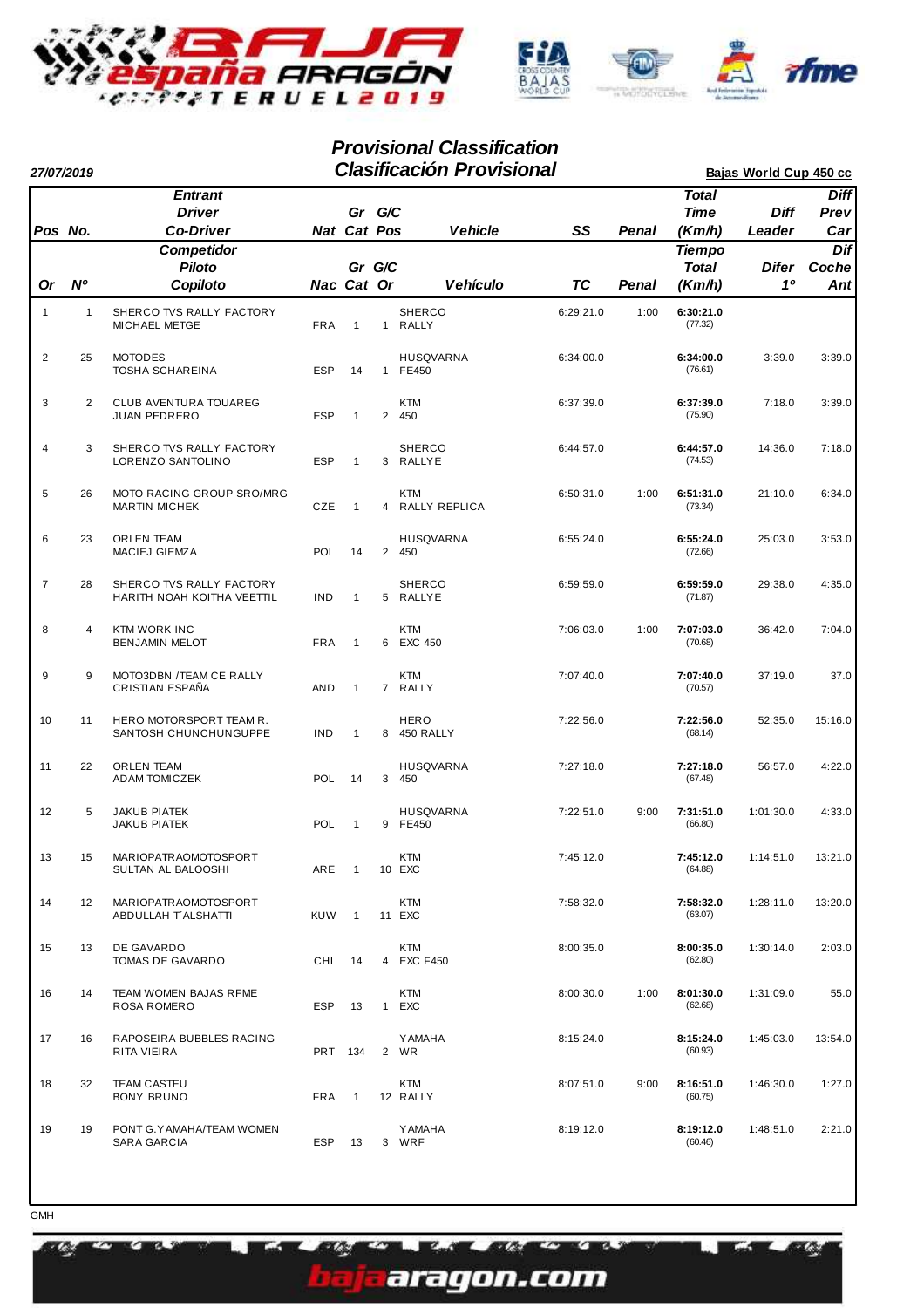

| 27/07/2019 |           |                                                     |            |                              |    | <b>Clasificación Provisional</b> | Bajas World Cup 450 cc |       |                                       |                       |                            |
|------------|-----------|-----------------------------------------------------|------------|------------------------------|----|----------------------------------|------------------------|-------|---------------------------------------|-----------------------|----------------------------|
| Pos No.    |           | <b>Entrant</b><br><b>Driver</b><br><b>Co-Driver</b> |            | Gr G/C<br><b>Nat Cat Pos</b> |    | <b>Vehicle</b>                   | SS                     | Penal | <b>Total</b><br><b>Time</b><br>(Km/h) | <b>Diff</b><br>Leader | <b>Diff</b><br>Prev<br>Car |
| <b>Or</b>  | <b>N°</b> | <b>Competidor</b><br><b>Piloto</b><br>Copiloto      |            | Gr G/C<br>Nac Cat Or         |    | <b>Vehículo</b>                  | ТC                     | Penal | <b>Tiempo</b><br>Total<br>(Km/h)      | Difer<br>10           | Dif<br>Coche<br>Ant        |
| 20         | 27        | <b>MARGOT LLOBERA TEAM</b><br><b>MARGOT LLOBERA</b> | <b>AND</b> | 134                          |    | <b>HUSQVARNA</b><br>4 FE 450     | 8:21:13.0              |       | 8:21:13.0<br>(60.22)                  | 1:50:52.0             | 2:01.0                     |
| 21         | 17        | <b>BIGROCK SPAIN</b><br>ASHISH RAORANE              | <b>IND</b> |                              |    | <b>KTM</b><br>13 EXC 450         | 8:20:55.0              | 7:00  | 8:27:55.0<br>(59.42)                  | 1:57:34.0             | 6:42.0                     |
| 22         | 30        | <b>TEAM CASTEU</b><br><b>LARDON FABRICE</b>         | <b>FRA</b> | 1                            |    | <b>KTM</b><br>14 RALLY           | 8:31:05.0              | 1:00  | 8:32:05.0<br>(58.94)                  | 2:01:44.0             | 4:10.0                     |
| 23         | 24        | <b>ENZO CILOTE</b><br><b>ENZO CILOTE</b>            | <b>FRA</b> |                              | 15 | <b>KTM</b><br>EXC                | 9:02:40.0              | 30:00 | 9:32:40.0<br>(52.71)                  | 3:02:19.0             | 1:00:35.0                  |
| 24         | 20        | SHERCO TVS RALLY FACTORY<br>AISHWARYA PISSAY        | <b>IND</b> | 134                          | 5  | <b>SHERCO</b><br><b>RALLY</b>    | 11:10:07.0             |       | 11:10:07.0<br>(45.04)                 | 4:39:46.0             | 1:37:27.0                  |
| 25         |           | HERO MOTORSPORT TEAM R.<br><b>JOAQUIM RODRIGUES</b> | <b>PRT</b> |                              |    | <b>HERO</b><br>16 450 RALLY      | 11:26:47.0             |       | 11:26:47.0<br>(43.95)                 | 4:56:26.0             | 16:40.0                    |

A las horas del dia 27 de Julio de 2018 El Director de Carerra / The Clerk of the Course Marc Queraltó

**GMH** 

73



my A.

r m

٣n **EX**  ZS.

**X** 

**TA**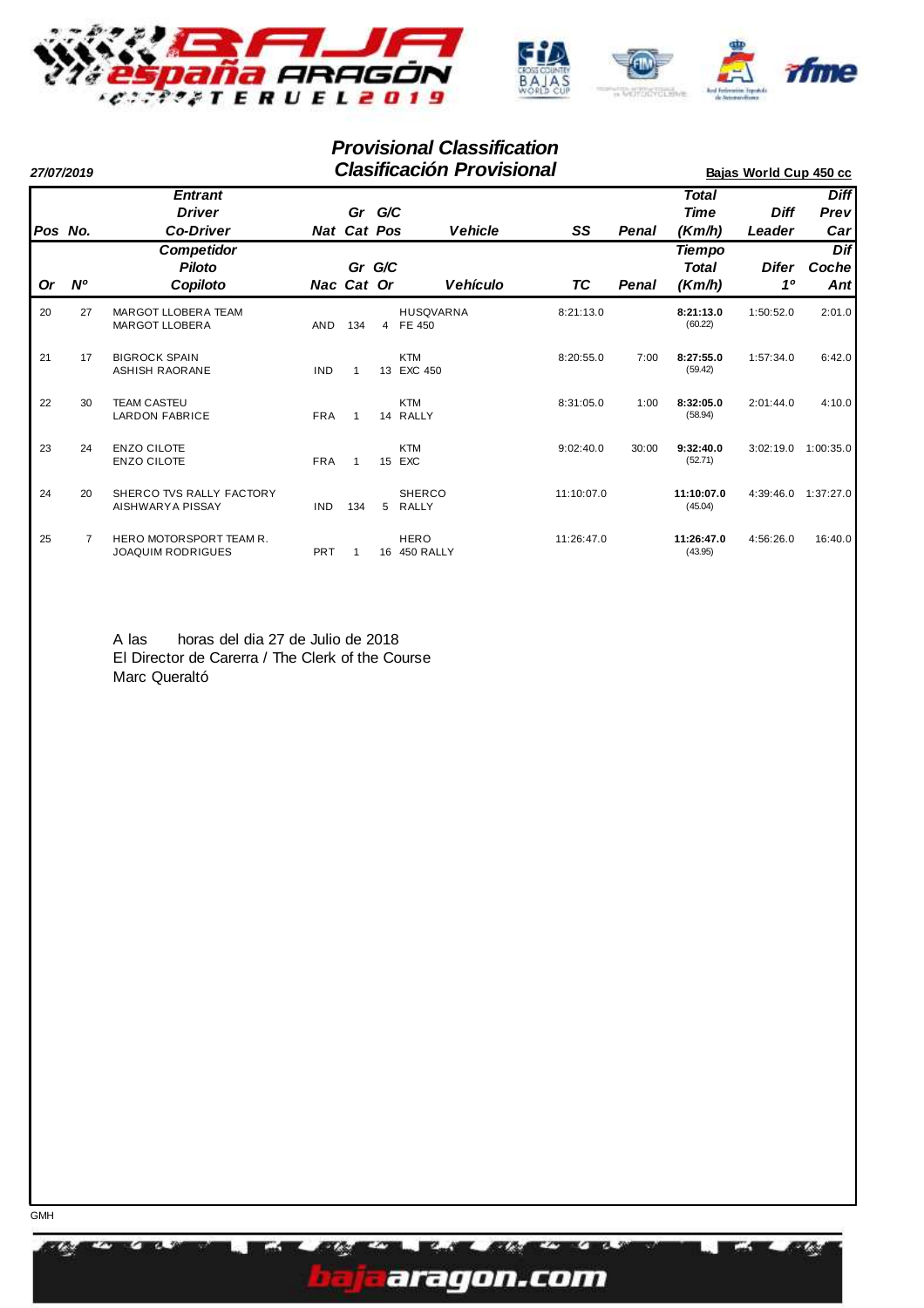

| 27/07/2019     |    |                                                     | <b>Clasificación Provisional</b> |                    |        |                                |                 |            |       | <b>Bajas World Cup Quads</b>            |                       |                            |  |
|----------------|----|-----------------------------------------------------|----------------------------------|--------------------|--------|--------------------------------|-----------------|------------|-------|-----------------------------------------|-----------------------|----------------------------|--|
| Pos No.        |    | <b>Entrant</b><br><b>Driver</b><br><b>Co-Driver</b> |                                  | <b>Nat Cat Pos</b> | Gr G/C |                                | <b>Vehicle</b>  | SS         | Penal | <b>Total</b><br><b>Time</b><br>(Km/h)   | <b>Diff</b><br>Leader | <b>Diff</b><br>Prev<br>Car |  |
| <b>Or</b>      | N° | Competidor<br>Piloto<br>Copiloto                    |                                  | Nac Cat Or         | Gr G/C |                                | <b>Vehículo</b> | <b>TC</b>  | Penal | <b>Tiempo</b><br><b>Total</b><br>(Km/h) | Difer<br>10           | Dif<br>Coche<br>Ant        |  |
| 1              | 50 | <b>SDS PRO RACE</b><br>DANI VILÁ                    | <b>ESP</b>                       | $\overline{2}$     |        | <b>YAMAHA</b><br>1 RAPTOR 700R |                 | 6:56:11.0  |       | 6:56:11.0<br>(72.52)                    |                       |                            |  |
| $\overline{2}$ | 53 | NEWCAR ZARAGOZA TEAM/AYTO<br><b>MARIO GAJON</b>     | <b>ESP</b>                       | 2                  |        | <b>KTM</b><br>2 525 XC         |                 | 7:10:43.0  |       | 7:10:43.0<br>(70.07)                    | 14:32.0               | 14:32.0                    |  |
| 3              | 59 | PITERA'S RACING/QUADS DUL<br><b>TONI VINGUT</b>     | <b>ESP</b>                       | 2                  | 3      | <b>KTM</b><br>450HC            |                 | 7:15:21.0  |       | 7:15:21.0<br>(69.33)                    | 19:10.0               | 4:38.0                     |  |
| 4              | 58 | <b>SMX RACING</b><br><b>JEROME CONNART</b>          | <b>FRA</b>                       | 2                  |        | <b>KTM</b><br>4 XC 525C        |                 | 7:26:21.0  | 2:00  | 7:28:21.0<br>(67.32)                    | 32:10.0               | 13:00.0                    |  |
| 5              | 51 | ALEKSANDR MAKSIMOV<br>ALEKSANDR MAKSIMOV            | <b>RUS</b>                       | $\overline{2}$     | 5      | <b>YAMAHA</b><br>YFM           |                 | 7:32:35.0  |       | 7:32:35.0<br>(66.69)                    | 36:24.0               | 4:14.0                     |  |
| 6              | 60 | <b>SMX RACING</b><br>ROMAIN DUTU                    | <b>FRA</b>                       | 2                  | 6      | PAOLETTI<br>350                |                 | 7:42:44.0  | 2:00  | 7:44:44.0<br>(64.95)                    | 48:33.0               | 12:09.0                    |  |
| $\overline{7}$ | 56 | <b>SMX RACING/TEAM GIROUD</b><br>ALEXANDRE GIROUD   | <b>FRA</b>                       | 2                  |        | <b>KTM</b><br>7 510            |                 | 7:52:24.0  |       | 7:52:24.0<br>(63.89)                    | 56:13.0               | 7:40.0                     |  |
| 8              | 55 | CARZA/ARAIZ/ARRANZ/RACING<br>MIGUEL ANGEL ARRANZ    | <b>ESP</b>                       | 2                  | 8      | <b>KTM</b><br>525 HC           |                 | 7:56:37.0  | 2:00  | 7:58:37.0<br>(63.06)                    | 1:02:26.0             | 6:13.0                     |  |
| 9              | 52 | VARGA MOTORSPORT<br><b>JURAJ VARGA</b>              | <b>SVK</b>                       | 2                  |        | <b>YAMAHA</b><br>9 YFM700R     |                 | 7:41:49.0  | 60:00 | 8:41:49.0<br>(57.84)                    | 1:45:38.0             | 43:12.0                    |  |
| 10             | 57 | <b>XRAIDS</b><br><b>REDKOV SERGEI</b>               | <b>RUS</b>                       | $\overline{2}$     |        | <b>YAMAHA</b><br>10 YFM700R    |                 | 12:38:10.0 | 46:00 | 13:24:10.0<br>(37.53)                   | 6:27:59.0             | 4:42:21.0                  |  |
| 11             | 54 | <b>XRAIDS</b><br><b>ARTUR ARDAVICIUS</b>            | <b>RUS</b>                       | $\overline{2}$     |        | <b>KAWASAKI</b><br>11 KFK 450R |                 | 12:36:02.0 | 78:00 | 13:54:02.0<br>(36.19)                   | 6:57:51.0             | 29:52.0                    |  |

A las horas del dia 27 de Julio de 2018 El Director de Carerra / The Clerk of the Course Marc Queraltó

**X** 

EZ9

ŵ

**DE Ave** 

aragon.com

r m

٣n **BL-3**  z.

TA.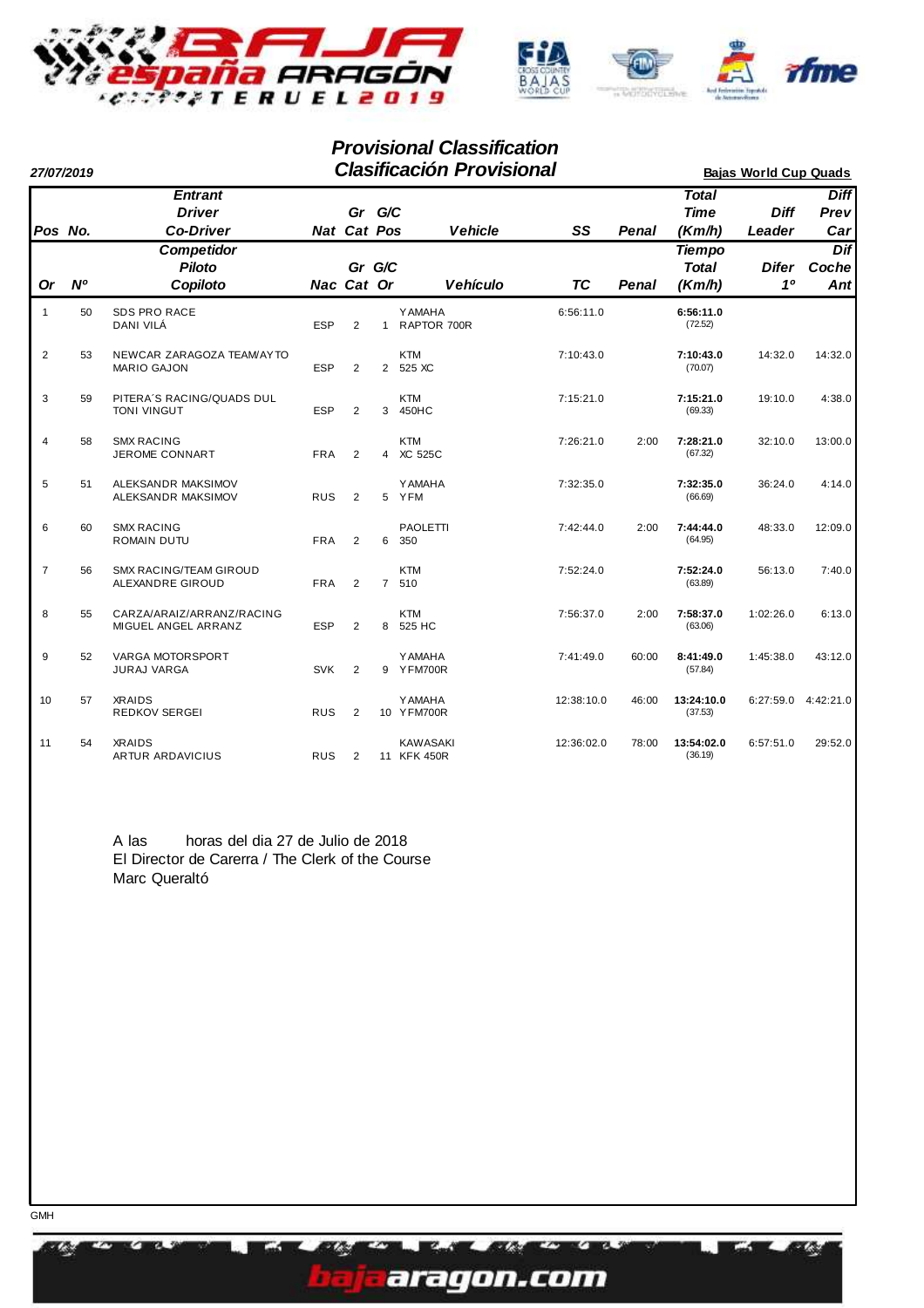

|           | 27/07/2019 |                                                     |            |                              |                | <b>Clasificación Provisional</b> | <b>Bajas World Cup Women</b> |       |                           |                       |                                                 |
|-----------|------------|-----------------------------------------------------|------------|------------------------------|----------------|----------------------------------|------------------------------|-------|---------------------------|-----------------------|-------------------------------------------------|
|           | Pos No.    | <b>Entrant</b><br><b>Driver</b><br><b>Co-Driver</b> |            | Gr G/C<br><b>Nat Cat Pos</b> |                | <b>Vehicle</b>                   | SS                           | Penal | Total<br>Time<br>(Km/h)   | <b>Diff</b><br>Leader | <b>Diff</b><br><b>Previ</b><br>Car <sub>l</sub> |
| <b>Or</b> | <b>N°</b>  | <b>Competidor</b><br><b>Piloto</b><br>Copiloto      |            | Nac Cat Or                   | Gr G/C         | <b>Vehículo</b>                  | ТC                           | Penal | Tiempo<br>Total<br>(Km/h) | Difer<br>10           | <b>Dif</b><br>Coche<br>Antl                     |
|           | 14         | TEAM WOMEN BAJAS RFME<br>ROSA ROMERO                | <b>ESP</b> | 13                           | $\mathbf{1}$   | <b>KTM</b><br><b>EXC</b>         | 8:00:30.0                    | 1:00  | 8:01:30.0<br>(62.68)      |                       |                                                 |
| 2         | 16         | RAPOSEIRA BUBBLES RACING<br>RITA VIEIRA             | <b>PRT</b> | 134                          | $\overline{2}$ | <b>YAMAHA</b><br><b>WR</b>       | 8:15:24.0                    |       | 8:15:24.0<br>(60.93)      | 13:54.0               | 13:54.0                                         |
| 3         | 19         | PONT G.YAMAHA/TEAM WOMEN<br>SARA GARCIA             | <b>ESP</b> | 13                           | 3              | <b>YAMAHA</b><br>WRF             | 8:19:12.0                    |       | 8:19:12.0<br>(60.46)      | 17:42.0               | 3:48.0                                          |
| 4         | 27         | MARGOT LLOBERA TEAM<br><b>MARGOT LLOBERA</b>        | <b>AND</b> | 134                          |                | <b>HUSQVARNA</b><br>4 FE 450     | 8:21:13.0                    |       | 8:21:13.0<br>(60.22)      | 19:43.0               | 2:01.0                                          |
| 5         | 20         | SHERCO TVS RALLY FACTORY<br>AISHWARYA PISSAY        | <b>IND</b> | 134                          | 5              | <b>SHERCO</b><br>RALLY           | 11:10:07.0                   |       | 11:10:07.0<br>(45.04)     | 3:08:37.0             | 2:48:54.0                                       |

A las horas del dia 27 de Julio de 2018 El Director de Carerra / The Clerk of the Course Marc Queraltó



XX.



WA.

r m

٣n **EX**  Ø.

X.

m zw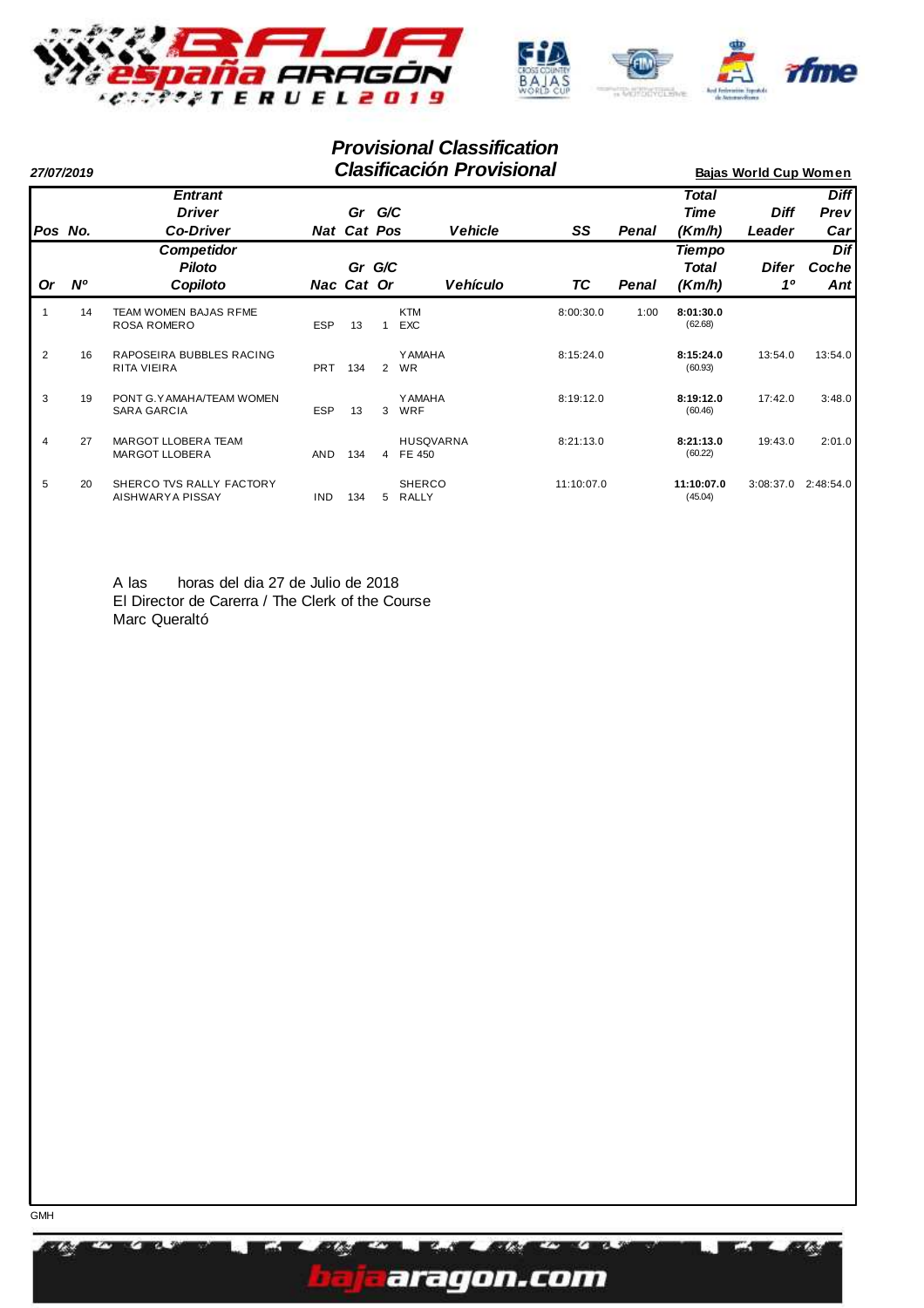

| 27/07/2019     |             |                                                     |            |                          |                | <b>Clasificación Provisional</b> | <b>Bajas World Cup Junior</b> |       |                                         |                         |                            |
|----------------|-------------|-----------------------------------------------------|------------|--------------------------|----------------|----------------------------------|-------------------------------|-------|-----------------------------------------|-------------------------|----------------------------|
| Pos No.        |             | <b>Entrant</b><br><b>Driver</b><br><b>Co-Driver</b> |            | Gr<br><b>Nat Cat Pos</b> | G/C            | <b>Vehicle</b>                   | SS                            | Penal | <b>Total</b><br>Time<br>(Km/h)          | <b>Diff</b><br>Leader   | <b>Diff</b><br>Prev<br>Car |
| <b>Or</b>      | $N^{\circ}$ | <b>Competidor</b><br><b>Piloto</b><br>Copiloto      |            | Gr<br>Nac Cat Or         | G/C            | <b>Vehículo</b>                  | ТC                            | Penal | <b>Tiempo</b><br><b>Total</b><br>(Km/h) | Difer<br>1 <sup>0</sup> | Dif<br>Coche<br>Ant        |
| $\overline{1}$ | 25          | <b>MOTODES</b><br><b>TOSHA SCHAREINA</b>            | <b>ESP</b> | 14                       |                | <b>HUSQVARNA</b><br>1 FE450      | 6:34:00.0                     |       | 6:34:00.0<br>(76.61)                    |                         |                            |
| $\overline{2}$ | 23          | <b>ORLEN TEAM</b><br><b>MACIEJ GIEMZA</b>           | POL        | 14                       | $\overline{2}$ | <b>HUSQVARNA</b><br>450          | 6:55:24.0                     |       | 6:55:24.0<br>(72.66)                    | 21:24.0                 | 21:24.0                    |
| 3              | 22          | <b>ORLEN TEAM</b><br><b>ADAM TOMICZEK</b>           | <b>POL</b> | 14                       | 3              | <b>HUSQVARNA</b><br>450          | 7:27:18.0                     |       | 7:27:18.0<br>(67.48)                    | 53:18.0                 | 31:54.0                    |
| 4              | 13          | DE GAVARDO<br><b>TOMAS DE GAVARDO</b>               | CHI        | 14                       | $\overline{4}$ | <b>KTM</b><br><b>EXC F450</b>    | 8:00:35.0                     |       | 8:00:35.0<br>(62.80)                    | 1:26:35.0               | 33:17.0                    |
| 5              | 16          | RAPOSEIRA BUBBLES RACING<br><b>RITA VIEIRA</b>      | <b>PRT</b> | 134                      | $\mathbf{1}$   | <b>YAMAHA</b><br><b>WR</b>       | 8:15:24.0                     |       | 8:15:24.0<br>(60.93)                    | 1:41:24.0               | 14:49.0                    |
| 6              | 27          | MARGOT LLOBERA TEAM<br><b>MARGOT LLOBERA</b>        | <b>AND</b> | 134                      |                | <b>HUSQVARNA</b><br>2 FE 450     | 8:21:13.0                     |       | 8:21:13.0<br>(60.22)                    | 1:47:13.0               | 5:49.0                     |
| $\overline{7}$ | 20          | SHERCO TVS RALLY FACTORY<br>AISHWARYA PISSAY        | <b>IND</b> | 134                      | 3              | <b>SHERCO</b><br><b>RALLY</b>    | 11:10:07.0                    |       | 11:10:07.0<br>(45.04)                   | 4:36:07.0               | 2:48:54.0                  |

A las horas del dia 27 de Julio de 2018 El Director de Carerra / The Clerk of the Course Marc Queraltó

**GMH** 

73



WA.

r m

٣n **EX**  Ø.

**X** 

**TA**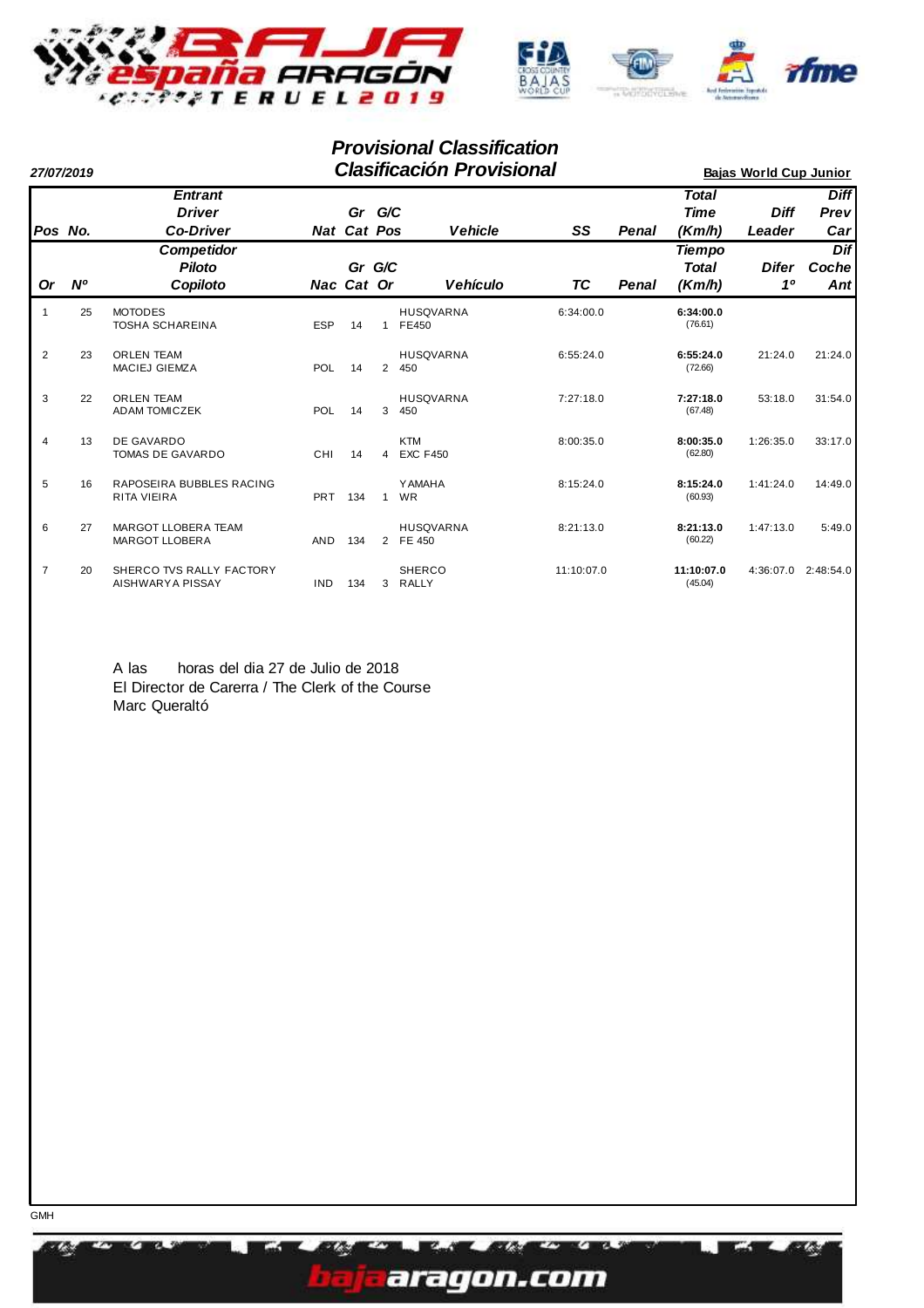

| 27/07/2019     |                |                                                        |            |                       |              | <b>Clasificación Provisional</b> |           |              |                                         |                       | <b>FIM</b>                 |
|----------------|----------------|--------------------------------------------------------|------------|-----------------------|--------------|----------------------------------|-----------|--------------|-----------------------------------------|-----------------------|----------------------------|
| Pos No.        |                | <b>Entrant</b><br><b>Driver</b><br><b>Co-Driver</b>    |            | Gr G/C<br>Nat Cat Pos |              | <b>Vehicle</b>                   | SS        | Penal        | <b>Total</b><br><b>Time</b><br>(Km/h)   | <b>Diff</b><br>Leader | <b>Diff</b><br>Prev<br>Car |
| Or             | N <sup>o</sup> | Competidor<br><b>Piloto</b><br>Copiloto                |            | Gr G/C<br>Nac Cat Or  |              | <b>Vehículo</b>                  | <b>TC</b> | <b>Penal</b> | <b>Tiempo</b><br><b>Total</b><br>(Km/h) | Difer<br>10           | Dif<br>Coche<br>Ant        |
| $\mathbf{1}$   | $\mathbf{1}$   | SHERCO TVS RALLY FACTORY<br>MICHAEL METGE              | <b>FRA</b> | $\mathbf{1}$          | 1            | <b>SHERCO</b><br>RALLY           | 6:29:21.0 | 1:00         | 6:30:21.0<br>(77.32)                    |                       |                            |
| $\overline{2}$ | 25             | <b>MOTODES</b><br><b>TOSHA SCHAREINA</b>               | <b>ESP</b> | 14                    | $\mathbf{1}$ | <b>HUSQVARNA</b><br>FE450        | 6:34:00.0 |              | 6:34:00.0<br>(76.61)                    | 3:39.0                | 3:39.0                     |
| 3              | $\overline{2}$ | CLUB AVENTURA TOUAREG<br><b>JUAN PEDRERO</b>           | <b>ESP</b> | $\mathbf{1}$          |              | <b>KTM</b><br>2 450              | 6:37:39.0 |              | 6:37:39.0<br>(75.90)                    | 7:18.0                | 3:39.0                     |
| $\overline{4}$ | 3              | SHERCO TVS RALLY FACTORY<br>LORENZO SANTOLINO          | <b>ESP</b> | $\mathbf{1}$          |              | <b>SHERCO</b><br>3 RALLYE        | 6:44:57.0 |              | 6:44:57.0<br>(74.53)                    | 14:36.0               | 7:18.0                     |
| 5              | 26             | MOTO RACING GROUP SRO/MRG<br><b>MARTIN MICHEK</b>      | CZE        | $\mathbf{1}$          |              | <b>KTM</b><br>4 RALLY REPLICA    | 6:50:31.0 | 1:00         | 6:51:31.0<br>(73.34)                    | 21:10.0               | 6:34.0                     |
| 6              | 23             | <b>ORLEN TEAM</b><br><b>MACIEJ GIEMZA</b>              | <b>POL</b> | 14                    |              | <b>HUSQVARNA</b><br>2 450        | 6:55:24.0 |              | 6:55:24.0<br>(72.66)                    | 25:03.0               | 3:53.0                     |
| $\overline{7}$ | 50             | SDS PRO RACE<br>DANI VILÁ                              | <b>ESP</b> | 2                     | $\mathbf{1}$ | <b>YAMAHA</b><br>RAPTOR 700R     | 6:56:11.0 |              | 6:56:11.0<br>(72.52)                    | 25:50.0               | 47.0                       |
| 8              | 28             | SHERCO TVS RALLY FACTORY<br>HARITH NOAH KOITHA VEETTIL | <b>IND</b> | $\mathbf{1}$          |              | <b>SHERCO</b><br>5 RALLYE        | 6:59:59.0 |              | 6:59:59.0<br>(71.87)                    | 29:38.0               | 3:48.0                     |
| 9              | $\overline{4}$ | <b>KTM WORK INC</b><br><b>BENJAMIN MELOT</b>           | <b>FRA</b> | $\mathbf{1}$          |              | <b>KTM</b><br>6 EXC 450          | 7:06:03.0 | 1:00         | 7:07:03.0<br>(70.68)                    | 36:42.0               | 7:04.0                     |
| 10             | 9              | MOTO3DBN /TEAM CE RALLY<br>CRISTIAN ESPAÑA             | <b>AND</b> | $\mathbf{1}$          |              | <b>KTM</b><br>7 RALLY            | 7:07:40.0 |              | 7:07:40.0<br>(70.57)                    | 37:19.0               | 37.0                       |
| 11             | 53             | NEWCAR ZARAGOZA TEAM/AYTO<br><b>MARIO GAJON</b>        | <b>ESP</b> | $\overline{2}$        |              | <b>KTM</b><br>2 525 XC           | 7:10:43.0 |              | 7:10:43.0<br>(70.07)                    | 40:22.0               | 3:03.0                     |
| 12             | 59             | PITERA'S RACING/QUADS DUL<br><b>TONI VINGUT</b>        | <b>ESP</b> | $\overline{2}$        | 3            | <b>KTM</b><br>450HC              | 7:15:21.0 |              | 7:15:21.0<br>(69.33)                    | 45:00.0               | 4:38.0                     |
| 13             | 11             | HERO MOTORSPORT TEAM R.<br>SANTOSH CHUNCHUNGUPPE       | <b>IND</b> | $\mathbf{1}$          | 8            | <b>HERO</b><br>450 RALLY         | 7:22:56.0 |              | 7:22:56.0<br>(68.14)                    | 52:35.0               | 7:35.0                     |
| 14             | 22             | ORLEN TEAM<br><b>ADAM TOMICZEK</b>                     | <b>POL</b> | - 14                  |              | <b>HUSQVARNA</b><br>3 450        | 7:27:18.0 |              | 7:27:18.0<br>(67.48)                    | 56:57.0               | 4:22.0                     |
| 15             | 58             | <b>SMX RACING</b><br>JEROME CONNART                    | <b>FRA</b> | 2                     |              | <b>KTM</b><br>4 XC 525C          | 7:26:21.0 | 2:00         | 7:28:21.0<br>(67.32)                    | 58:00.0               | 1:03.0                     |
| 16             | 5              | <b>JAKUB PIATEK</b><br>JAKUB PIATEK                    | POL        | $\mathbf{1}$          |              | <b>HUSQVARNA</b><br>9 FE450      | 7:22:51.0 | 9:00         | 7:31:51.0<br>(66.80)                    | 1:01:30.0             | 3:30.0                     |
| 17             | 51             | ALEKSANDR MAKSIMOV<br>ALEKSANDR MAKSIMOV               | <b>RUS</b> | $\overline{2}$        |              | <b>YAMAHA</b><br>5 YFM           | 7:32:35.0 |              | 7:32:35.0<br>(66.69)                    | 1:02:14.0             | 44.0                       |
| 18             | 60             | <b>SMX RACING</b><br>ROMAIN DUTU                       | <b>FRA</b> | $\overline{2}$        |              | PAOLETTI<br>6 350                | 7:42:44.0 | 2:00         | 7:44:44.0<br>(64.95)                    | 1:14:23.0             | 12:09.0                    |
| 19             | 15             | <b>MARIOPATRAOMOTOSPORT</b><br>SULTAN AL BALOOSHI      | ARE        | $\mathbf{1}$          |              | <b>KTM</b><br>10 EXC             | 7:45:12.0 |              | 7:45:12.0<br>(64.88)                    | 1:14:51.0             | 28.0                       |
| 20             | 56             | SMX RACING/TEAM GIROUD<br>ALEXANDRE GIROUD             | <b>FRA</b> | $\overline{2}$        |              | <b>KTM</b><br>7 510              | 7:52:24.0 |              | 7:52:24.0<br>(63.89)                    | 1:22:03.0             | 7:12.0                     |

az.

r

EZ.

WA.

aragon.com

r m

٣n **BL3**  œ

**GMH** 

a Z